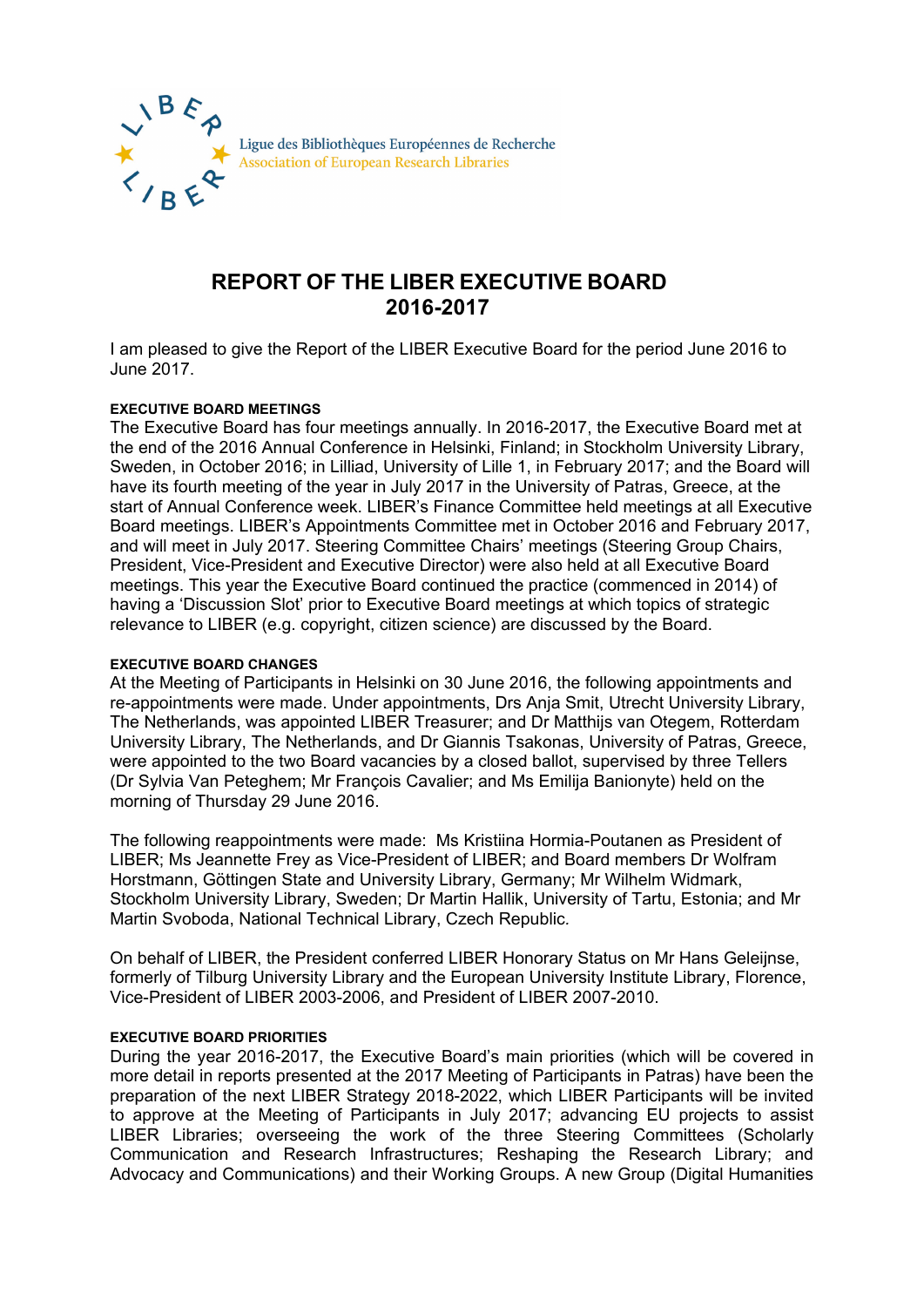Working Group), attached to the Reshaping the Research Library Steering Committee, will be launched at the Annual Conference in July 2017; continuing advocacy on topics of relevance to LIBER Libraries, e.g. copyright reform, text and data mining; organising the Annual Conference in line with the wishes of LIBER Libraries; the recruitment of a new LIBER Executive Director; and maintaining an effective Office for LIBER Libraries in The Hague. In addition, the Digital Cultural Heritage Forum and Architecture Forum have advanced their programmes during the year; and a report on *LIBER Quarterly* has been sent to LIBER Participants in the May 2017 LIBER Mailing. The Conference Programme Committee, led by LIBER Vice-President, Jeannette Frey, as Chair, prepared the 46th LIBER Annual Conference for 2017 in Patras, Greece.

### **STAFFING**

There have been a number of staffing changes in 2016-2017. Ms Bueno de la Fuente, EU Projects Officer, left LIBER on 1 October 2016, Ms Hege van Dijke, Communications & Events Officer, left on 7 November 2016, Mr Pablo de Castro left on the expiry of his twoyear contract in January 2017, Ms Helen Frew, Advocacy Officer, left on 1 May 2017, and Ms Melanie Imming, Projects Manager, left on 20 April 2017.

A number of staff joined LIBER during the year: Ms Martine Oudenhoven, Community Engagement Officer, took up a one-year contract post on 1 November 2016. Ms Gwen Franck joined LIBER as Open Access Projects Officer on 10 January 2017, Ms Vasso Kalaitzi, EU Projects Communication Officer, took up her post on 1 February 2017, Dr Simone Sacchi, Open Science Officer, began work for LIBER on 6 February 2017, and Ms Helena Lovegrove took up her post as Advocacy Adviser on 17 April 2017.

Ms Susan Reilly, Executive Director, left LIBER in March 2017 to take up a post in the National Library in Qatar. The LIBER Executive Board thanks her warmly for her work for LIBER, and wishes her every future success. Ms Astrid Verheusen, National Library of the Netherlands, was appointed Interim Executive Director on 15 March 2017. Dr Simone Sacchi was appointed Interim EU Projects Manager in March 2017. The recruitment of a new Executive Director was put in train immediately in March 2017, and interviews for the post will take place on 1 June 2017 in the National Library of the Netherlands, with an announcement following as quickly as possible thereafter.

The LIBER Office in May 2017 comprises: Ms Astrid Verheusen, Interim Executive Director; Ms Suzanne Castro Reid, Office Manager; Ms Friedel Grant, Communications Officer; Ms Martine Oudenhoven, Community Engagement Officer; Dr Simone Sacchi, Interim EU Projects Manager; Ms Gwen Franck, Open Access Projects Officer; Ms Vasso Kalaitzi, EU Projects Communications Officer; and Ms Helena Lovegrove (Advocacy Officer).

The Appointments Committee (President, Vice-President, Secretary-General and Treasurer, with the Executive Director in attendance) has met regularly during the year (October 2016, February 2017 (and will meet in July 2017)) to oversee staffing matters, the recruitment of interim staff and a new Executive Director.

## **LIBER PARTICIPATION (I.E. MEMBERSHIP)**

The current number of LIBER Participants at May 2017 stands at a total of 428 Participants (Institution: 393; Organisation: 16; Associate: 13; and Individual: 6).

### **SPONSORSHIP**

The Board continues to appreciate the invaluable support of LIBER's Gold and Silver Sponsors in 2016-2017. The *Gold Sponsors* in 2016-2017 are: Ex Libris, beslist.nl and EBSCO; and the *Silver Sponsors* are: OpenEdition and Digital Science. The Board very much appreciates the continuing support of OCLC in sponsoring the LIBER Award for Library Innovation in 2017 (OCLC first sponsored this Award in 2015). The contribution of all Sponsors in assisting to advance LIBER's work is greatly appreciated.